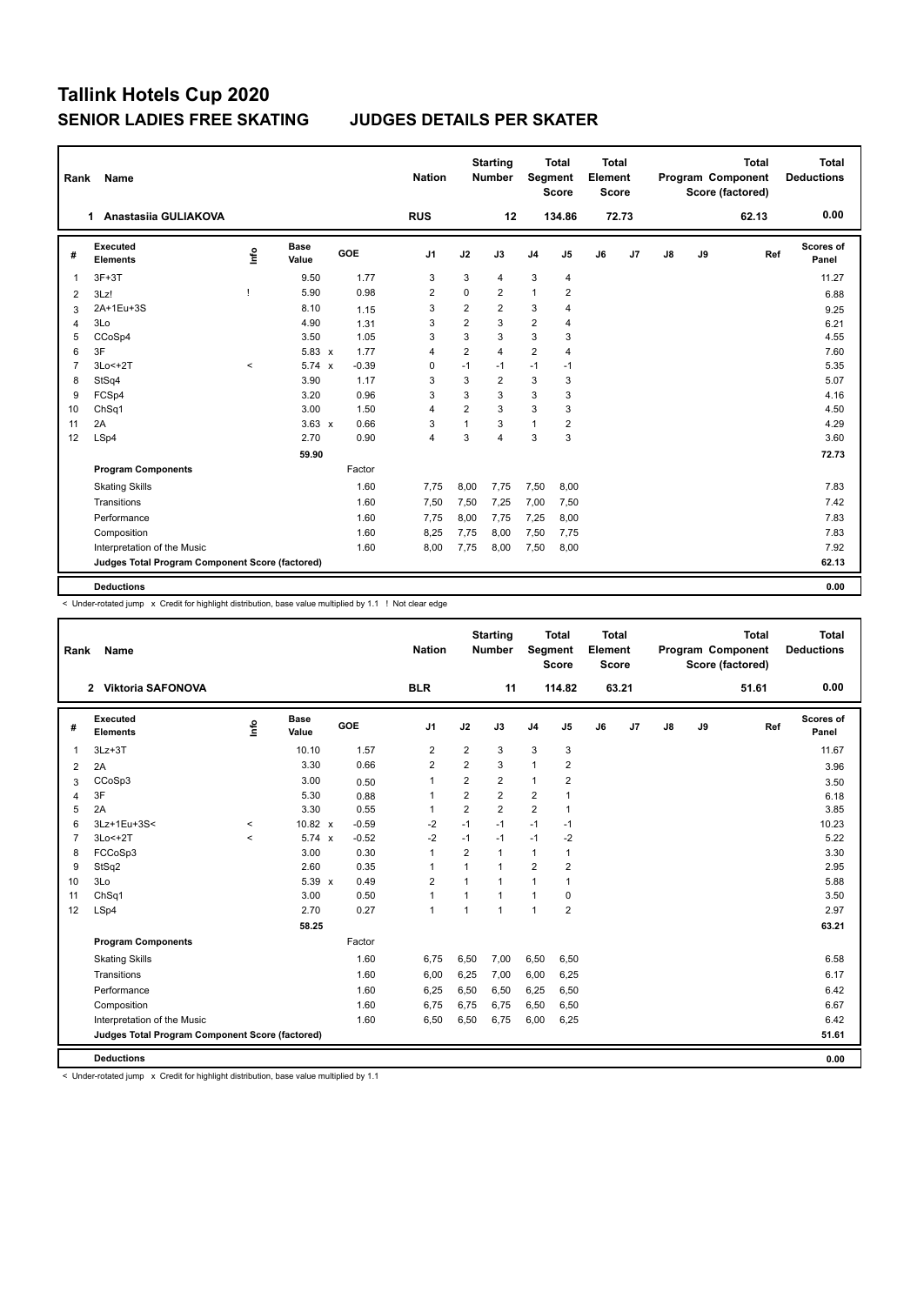| Rank           | Name                                            |      |                      |            | <b>Nation</b>           |                         | <b>Starting</b><br><b>Number</b> | Segment        | <b>Total</b><br><b>Score</b> | <b>Total</b><br>Element<br><b>Score</b> |       |    |    | <b>Total</b><br>Program Component<br>Score (factored) | <b>Total</b><br><b>Deductions</b> |
|----------------|-------------------------------------------------|------|----------------------|------------|-------------------------|-------------------------|----------------------------------|----------------|------------------------------|-----------------------------------------|-------|----|----|-------------------------------------------------------|-----------------------------------|
|                | <b>Eva-Lotta KIIBUS</b><br>3                    |      |                      |            | <b>EST</b>              |                         | 13                               |                | 113.31                       |                                         | 57.37 |    |    | 56.94                                                 | $-1.00$                           |
| #              | Executed<br><b>Elements</b>                     | lnfo | <b>Base</b><br>Value | GOE        | J <sub>1</sub>          | J2                      | J3                               | J <sub>4</sub> | J <sub>5</sub>               | J6                                      | J7    | J8 | J9 | Ref                                                   | <b>Scores of</b><br>Panel         |
| 1              | $2A+3T$                                         |      | 7.50                 | 1.26       | 3                       | 3                       | 3                                | $\overline{4}$ | 3                            |                                         |       |    |    |                                                       | 8.76                              |
| 2              | 3F+1Eu+3S                                       |      | 10.10                | $-2.12$    | $-2$                    | $-4$                    | $-4$                             | $-4$           | $-5$                         |                                         |       |    |    |                                                       | 7.98                              |
| 3              | 2Lz                                             |      | 2.10                 | $-0.28$    | $-1$                    | $-1$                    | $-1$                             | $-2$           | $-2$                         |                                         |       |    |    |                                                       | 1.82                              |
| 4              | 3F                                              |      | 5.30                 | 0.53       | $\mathbf{1}$            | $\mathbf{1}$            | $\mathbf{1}$                     | $\mathbf 0$    | $\overline{2}$               |                                         |       |    |    |                                                       | 5.83                              |
| 5              | LSp4                                            |      | 2.70                 | 0.54       | 3                       | $\overline{2}$          | $\overline{2}$                   | $\mathbf{1}$   | $\overline{2}$               |                                         |       |    |    |                                                       | 3.24                              |
| 6              | ChSq1                                           |      | 3.00                 | 1.17       | 3                       | 3                       | $\mathbf{1}$                     | $\overline{2}$ | $\overline{2}$               |                                         |       |    |    |                                                       | 4.17                              |
| $\overline{7}$ | 3Lo                                             |      | $5.39 \times$        | 0.82       | $\overline{2}$          | $\overline{\mathbf{c}}$ | 1                                | $\mathbf{1}$   | 3                            |                                         |       |    |    |                                                       | 6.21                              |
| 8              | 3Lz                                             |      | 6.49 x               | $-2.95$    | -5                      | $-5$                    | $-5$                             | $-5$           | $-5$                         |                                         |       |    |    |                                                       | 3.54                              |
| 9              | 2A                                              |      | $3.63 \times$        | 0.33       | $\mathbf{1}$            | $\Omega$                | $\mathbf{1}$                     | $\mathbf{1}$   | 1                            |                                         |       |    |    |                                                       | 3.96                              |
| 10             | StSq3                                           |      | 3.30                 | 0.99       | 3                       | 3                       | $\overline{2}$                   | 3              | 3                            |                                         |       |    |    |                                                       | 4.29                              |
| 11             | FCCoSp4                                         |      | 3.50                 | 0.47       | $\overline{\mathbf{c}}$ | $\overline{\mathbf{c}}$ | $\mathbf{1}$                     | $\mathbf{1}$   | 0                            |                                         |       |    |    |                                                       | 3.97                              |
| 12             | CCoSp3                                          |      | 3.00                 | 0.60       | $\overline{2}$          | $\overline{2}$          | $\overline{2}$                   | $\overline{2}$ | $\overline{2}$               |                                         |       |    |    |                                                       | 3.60                              |
|                |                                                 |      | 56.01                |            |                         |                         |                                  |                |                              |                                         |       |    |    |                                                       | 57.37                             |
|                | <b>Program Components</b>                       |      |                      | Factor     |                         |                         |                                  |                |                              |                                         |       |    |    |                                                       |                                   |
|                | <b>Skating Skills</b>                           |      |                      | 1.60       | 7,25                    | 7,25                    | 7.00                             | 7,00           | 7,25                         |                                         |       |    |    |                                                       | 7.17                              |
|                | Transitions                                     |      |                      | 1.60       | 7,25                    | 7,00                    | 6,75                             | 6,75           | 7,00                         |                                         |       |    |    |                                                       | 6.92                              |
|                | Performance                                     |      |                      | 1.60       | 7,50                    | 7,00                    | 7,00                             | 7,00           | 7,00                         |                                         |       |    |    |                                                       | 7.00                              |
|                | Composition                                     |      |                      | 1.60       | 8,00                    | 7,25                    | 7,00                             | 7,25           | 7,00                         |                                         |       |    |    |                                                       | 7.17                              |
|                | Interpretation of the Music                     |      |                      | 1.60       | 7,75                    | 7,50                    | 7,25                             | 7,00           | 7,25                         |                                         |       |    |    |                                                       | 7.33                              |
|                | Judges Total Program Component Score (factored) |      |                      |            |                         |                         |                                  |                |                              |                                         |       |    |    |                                                       | 56.94                             |
|                | <b>Deductions</b>                               |      | Falls:               | $-1.00(1)$ |                         |                         |                                  |                |                              |                                         |       |    |    |                                                       | $-1.00$                           |

x Credit for highlight distribution, base value multiplied by 1.1

| Rank           | Name                                            |          |                      |         | <b>Nation</b>           |                         | <b>Starting</b><br><b>Number</b> | Segment      | <b>Total</b><br><b>Score</b> | <b>Total</b><br>Element<br>Score |       |    |    | <b>Total</b><br>Program Component<br>Score (factored) | <b>Total</b><br><b>Deductions</b> |
|----------------|-------------------------------------------------|----------|----------------------|---------|-------------------------|-------------------------|----------------------------------|--------------|------------------------------|----------------------------------|-------|----|----|-------------------------------------------------------|-----------------------------------|
|                | 4 Gerli LIINAMÄE                                |          |                      |         | <b>EST</b>              |                         | 10                               |              | 101.55                       |                                  | 49.15 |    |    | 52.40                                                 | 0.00                              |
| #              | Executed<br><b>Elements</b>                     | lnfo     | <b>Base</b><br>Value | GOE     | J <sub>1</sub>          | J2                      | J3                               | J4           | J <sub>5</sub>               | J6                               | J7    | J8 | J9 | Ref                                                   | Scores of<br>Panel                |
| 1              | 3F<                                             | $\hat{}$ | 4.24                 | $-1.84$ | $-4$                    | -4                      | $-4$                             | $-5$         | $-5$                         |                                  |       |    |    |                                                       | 2.40                              |
| 2              | 2A                                              |          | 3.30                 | 0.33    | $\overline{1}$          | $\overline{2}$          | $\mathbf{1}$                     | $\mathbf 0$  | $\mathbf{1}$                 |                                  |       |    |    |                                                       | 3.63                              |
| 3              | 3Lo+1Eu+3S<                                     | $\prec$  | 8.84                 | $-0.49$ | $-1$                    | $-1$                    | $-1$                             | $-1$         | $-2$                         |                                  |       |    |    |                                                       | 8.35                              |
| 4              | 3T                                              |          | 4.20                 | $-0.84$ | $-2$                    | $-3$                    | $-2$                             | $-2$         | $-2$                         |                                  |       |    |    |                                                       | 3.36                              |
| 5              | CCoSp3                                          |          | 3.00                 | 0.60    | 3                       | $\overline{\mathbf{c}}$ | $\overline{2}$                   | $\mathbf{1}$ | $\overline{\mathbf{c}}$      |                                  |       |    |    |                                                       | 3.60                              |
| 6              | ChSq1                                           |          | 3.00                 | 0.50    | $\overline{\mathbf{c}}$ | $\mathbf{1}$            | $\mathbf{1}$                     | $\mathbf{1}$ | $\mathbf{1}$                 |                                  |       |    |    |                                                       | 3.50                              |
| $\overline{7}$ | 3Lo                                             |          | 5.39 x               | $-0.49$ | $-1$                    | $-1$                    | $-1$                             | $-1$         | -2                           |                                  |       |    |    |                                                       | 4.90                              |
| 8              | $3S+2T$                                         |          | $6.16 \times$        | 0.43    | $\mathbf{1}$            | $\mathbf{1}$            | $\mathbf{1}$                     | $\mathbf{1}$ | 0                            |                                  |       |    |    |                                                       | 6.59                              |
| 9              | 2A                                              |          | $3.63 \times$        | 0.00    | $\Omega$                | $\mathbf 0$             | $\Omega$                         | 0            | 1                            |                                  |       |    |    |                                                       | 3.63                              |
| 10             | FSSp3                                           |          | 2.60                 | 0.35    | $\overline{2}$          | 3                       | $\mathbf{1}$                     | $\mathbf{1}$ | $\overline{1}$               |                                  |       |    |    |                                                       | 2.95                              |
| 11             | CSp4                                            |          | 2.60                 | 0.52    | 3                       | 3                       | 1                                | 2            | 1                            |                                  |       |    |    |                                                       | 3.12                              |
| 12             | StSq2                                           |          | 2.60                 | 0.52    | 3                       | $\overline{2}$          | $\overline{2}$                   | $\Omega$     | $\overline{2}$               |                                  |       |    |    |                                                       | 3.12                              |
|                |                                                 |          | 49.56                |         |                         |                         |                                  |              |                              |                                  |       |    |    |                                                       | 49.15                             |
|                | <b>Program Components</b>                       |          |                      | Factor  |                         |                         |                                  |              |                              |                                  |       |    |    |                                                       |                                   |
|                | <b>Skating Skills</b>                           |          |                      | 1.60    | 7,00                    | 6,75                    | 6,75                             | 6,00         | 6,50                         |                                  |       |    |    |                                                       | 6.67                              |
|                | Transitions                                     |          |                      | 1.60    | 6,50                    | 6,50                    | 6,25                             | 5,50         | 6,25                         |                                  |       |    |    |                                                       | 6.33                              |
|                | Performance                                     |          |                      | 1.60    | 6,75                    | 6,75                    | 6,75                             | 5,75         | 6,25                         |                                  |       |    |    |                                                       | 6.58                              |
|                | Composition                                     |          |                      | 1.60    | 7,00                    | 6,50                    | 6,50                             | 5,75         | 6,50                         |                                  |       |    |    |                                                       | 6.50                              |
|                | Interpretation of the Music                     |          |                      | 1.60    | 6,75                    | 7,00                    | 6,75                             | 6,00         | 6,50                         |                                  |       |    |    |                                                       | 6.67                              |
|                | Judges Total Program Component Score (factored) |          |                      |         |                         |                         |                                  |              |                              |                                  |       |    |    |                                                       | 52.40                             |
|                | <b>Deductions</b>                               |          |                      |         |                         |                         |                                  |              |                              |                                  |       |    |    |                                                       | 0.00                              |

< Under-rotated jump x Credit for highlight distribution, base value multiplied by 1.1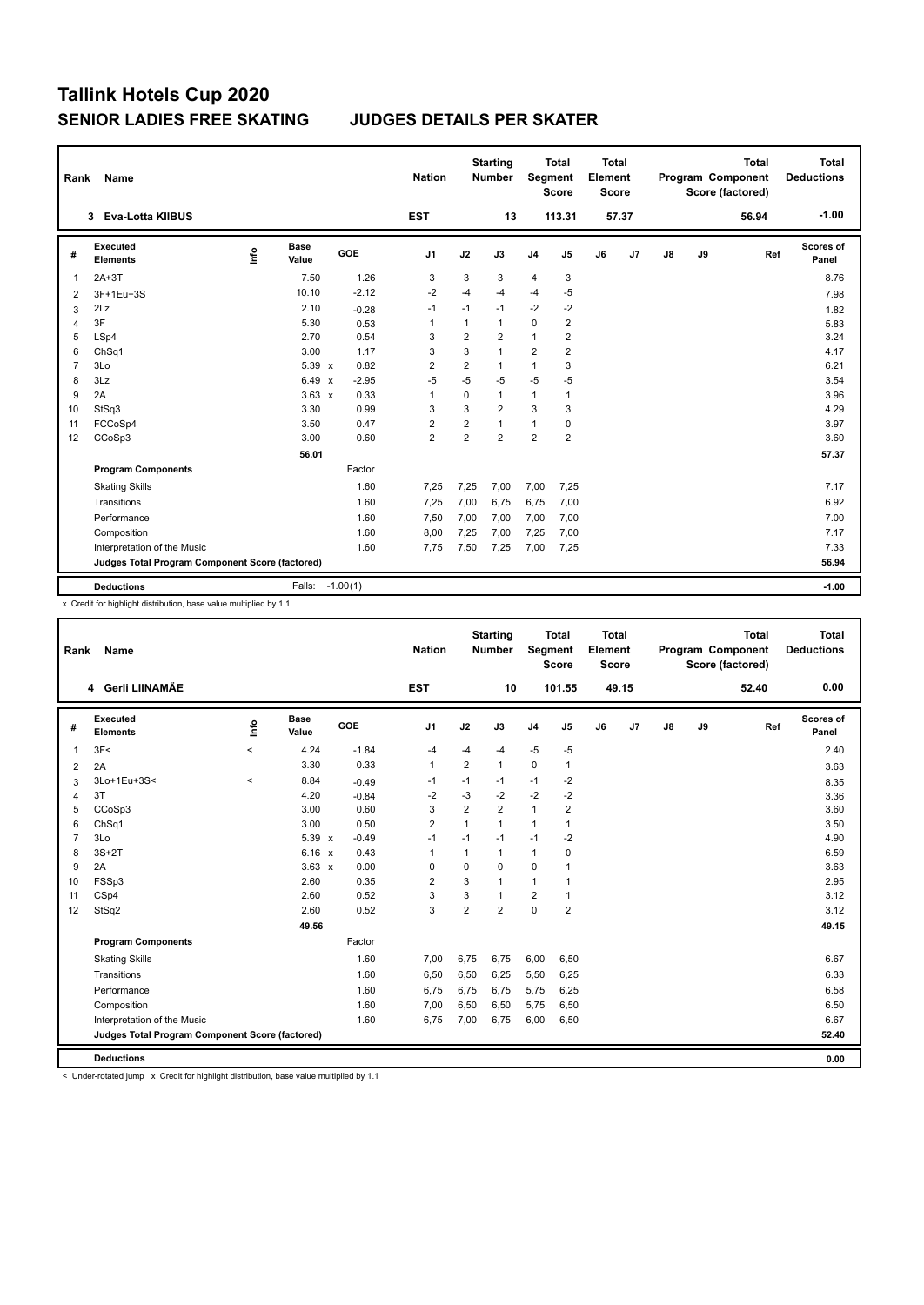| Name                        |                                                               |                      |                                                 | <b>Nation</b>                                           |                         |                |                                          |                |                                                          |    |                                                  |    | <b>Total</b> | <b>Total</b><br><b>Deductions</b>            |
|-----------------------------|---------------------------------------------------------------|----------------------|-------------------------------------------------|---------------------------------------------------------|-------------------------|----------------|------------------------------------------|----------------|----------------------------------------------------------|----|--------------------------------------------------|----|--------------|----------------------------------------------|
| <b>Anastasiia KOLOMIETS</b> |                                                               |                      |                                                 | <b>RUS</b>                                              |                         | 8              |                                          |                |                                                          |    |                                                  |    | 50.27        | 0.00                                         |
| Executed<br><b>Elements</b> | ١m                                                            | <b>Base</b><br>Value | GOE                                             | J <sub>1</sub>                                          | J2                      | J3             | J <sub>4</sub>                           | J5             | J6                                                       | J7 | J8                                               | J9 |              | <b>Scores of</b><br>Panel                    |
| $3Lz + 3T <$                | $\overline{\phantom{a}}$                                      | 9.26                 | $-0.39$                                         | 0                                                       | $-1$                    | $\mathbf{1}$   | $-1$                                     | $-1$           |                                                          |    |                                                  |    |              | 8.87                                         |
| 3F<                         | $\hat{}$                                                      | 4.24                 | $-0.42$                                         | $-2$                                                    | $-1$                    | $-1$           | $-1$                                     | 0              |                                                          |    |                                                  |    |              | 3.82                                         |
| 2A+1Eu+2S                   |                                                               | 5.10                 | 0.33                                            | $\mathbf{1}$                                            | $\mathbf{1}$            | 1              | $\mathbf{1}$                             | $\overline{2}$ |                                                          |    |                                                  |    |              | 5.43                                         |
| 2A<                         | $\prec$                                                       | 2.64                 | $-0.26$                                         | $-1$                                                    | $-1$                    | $-1$           | $-1$                                     | $-1$           |                                                          |    |                                                  |    |              | 2.38                                         |
| StSq3                       |                                                               | 3.30                 | 0.33                                            | 1                                                       | $\mathbf{1}$            | $-1$           | $\mathbf{1}$                             | $\overline{2}$ |                                                          |    |                                                  |    |              | 3.63                                         |
| $3Lz<+2T$                   | $\hat{}$                                                      |                      | $-0.47$                                         | $-1$                                                    | $-1$                    | $-1$           | $-2$                                     | $-1$           |                                                          |    |                                                  |    |              | 6.15                                         |
| 3Lo<<                       | <<                                                            |                      | $-0.51$                                         | $-3$                                                    | $-3$                    | $-3$           | $-3$                                     | $-3$           |                                                          |    |                                                  |    |              | 1.36                                         |
| 3S<                         | $\prec$                                                       |                      | $-0.46$                                         | $-1$                                                    | $-1$                    | $-1$           | $-2$                                     | $-2$           |                                                          |    |                                                  |    |              | 3.32                                         |
| CCoSp3                      |                                                               | 3.00                 | 0.50                                            | $\overline{2}$                                          | $\overline{\mathbf{c}}$ | 1              | $\overline{2}$                           | $\mathbf{1}$   |                                                          |    |                                                  |    |              | 3.50                                         |
| ChSq1                       |                                                               | 3.00                 | 0.17                                            | $\mathbf{1}$                                            | $\Omega$                | 0              | $\mathbf{1}$                             | $-2$           |                                                          |    |                                                  |    |              | 3.17                                         |
| FCCoSp3                     |                                                               | 3.00                 | 0.40                                            | $\overline{2}$                                          | $\overline{2}$          | 1              | $\mathbf{1}$                             | 1              |                                                          |    |                                                  |    |              | 3.40                                         |
| LSp2                        |                                                               | 1.90                 | 0.38                                            | $\overline{2}$                                          | $\overline{2}$          | $\overline{2}$ | $\overline{2}$                           | $\overline{2}$ |                                                          |    |                                                  |    |              | 2.28                                         |
|                             |                                                               | 47.71                |                                                 |                                                         |                         |                |                                          |                |                                                          |    |                                                  |    |              | 47.31                                        |
| <b>Program Components</b>   |                                                               |                      | Factor                                          |                                                         |                         |                |                                          |                |                                                          |    |                                                  |    |              |                                              |
| <b>Skating Skills</b>       |                                                               |                      | 1.60                                            | 7,00                                                    | 7,25                    | 6,25           | 6,00                                     | 6,50           |                                                          |    |                                                  |    |              | 6.58                                         |
| Transitions                 |                                                               |                      | 1.60                                            | 6,25                                                    | 6,75                    | 5,75           | 5,75                                     | 6,00           |                                                          |    |                                                  |    |              | 6.00                                         |
| Performance                 |                                                               |                      | 1.60                                            | 6,75                                                    | 6,75                    | 5,75           | 6,00                                     | 6,00           |                                                          |    |                                                  |    |              | 6.25                                         |
| Composition                 |                                                               |                      | 1.60                                            | 7,00                                                    | 7,00                    | 6,00           | 6,25                                     | 6,00           |                                                          |    |                                                  |    |              | 6.42                                         |
|                             |                                                               |                      |                                                 |                                                         |                         |                |                                          |                |                                                          |    |                                                  |    |              | 6.17                                         |
|                             |                                                               |                      |                                                 |                                                         |                         |                |                                          |                |                                                          |    |                                                  |    |              | 50.27                                        |
|                             |                                                               |                      |                                                 |                                                         |                         |                |                                          |                |                                                          |    |                                                  |    |              | 0.00                                         |
|                             | Rank<br>5<br>Interpretation of the Music<br><b>Deductions</b> |                      | Judges Total Program Component Score (factored) | $6.62 \times$<br>$1.87 \times$<br>$3.78 \times$<br>1.60 | 6,50                    | 7,25           | <b>Starting</b><br><b>Number</b><br>5,75 | 6,00           | <b>Total</b><br>Segment<br><b>Score</b><br>97.58<br>6,00 |    | <b>Total</b><br>Element<br><b>Score</b><br>47.31 |    |              | Program Component<br>Score (factored)<br>Ref |

< Under-rotated jump << Downgraded jump x Credit for highlight distribution, base value multiplied by 1.1

| Rank | Name                                            |          |                      |            | <b>Nation</b>  |                | <b>Starting</b><br><b>Number</b> | Segment        | <b>Total</b><br><b>Score</b> | <b>Total</b><br>Element<br>Score |       |               |    | <b>Total</b><br>Program Component<br>Score (factored) | <b>Total</b><br><b>Deductions</b> |
|------|-------------------------------------------------|----------|----------------------|------------|----------------|----------------|----------------------------------|----------------|------------------------------|----------------------------------|-------|---------------|----|-------------------------------------------------------|-----------------------------------|
|      | <b>Oona OUNASVUORI</b><br>6                     |          |                      |            | <b>FIN</b>     |                | 9                                |                | 92.31                        |                                  | 41.04 |               |    | 52.27                                                 | $-1.00$                           |
| #    | Executed<br><b>Elements</b>                     | lnfo     | <b>Base</b><br>Value | GOE        | J <sub>1</sub> | J2             | J3                               | J4             | J5                           | J6                               | J7    | $\mathsf{J}8$ | J9 | Ref                                                   | Scores of<br>Panel                |
| 1    | 2A                                              |          | 3.30                 | 0.99       | 3              | 3              | 3                                | $\overline{2}$ | 3                            |                                  |       |               |    |                                                       | 4.29                              |
| 2    | $3Lz + 2T$                                      |          | 7.20                 | 0.98       | $\overline{2}$ | $\mathbf{1}$   | $\overline{2}$                   | $\mathbf{1}$   | $\overline{2}$               |                                  |       |               |    |                                                       | 8.18                              |
| 3    | 3F!<                                            | $\hat{}$ | 4.24                 | $-1.13$    | -3             | -3             | $-2$                             | -3             | $-1$                         |                                  |       |               |    |                                                       | 3.11                              |
| 4    | 2A+1Eu+2F                                       |          | 5.60                 | $-0.66$    | $-2$           | $-2$           | $-2$                             | $-2$           | $-2$                         |                                  |       |               |    |                                                       | 4.94                              |
| 5    | LSp3                                            |          | 2.40                 | 0.48       | $\overline{2}$ | $\mathbf{1}$   | $\overline{2}$                   | $\overline{2}$ | $\overline{2}$               |                                  |       |               |    |                                                       | 2.88                              |
| 6    | 1Lz                                             |          | 0.66 x               | $-0.02$    | 0              | 0              | 0                                | $-2$           | $-1$                         |                                  |       |               |    |                                                       | 0.64                              |
| 7    | 3F!+REP                                         | J        | $4.08 \times$        | $-2.65$    | $-5$           | $-5$           | $-5$                             | $-5$           | $-5$                         |                                  |       |               |    |                                                       | 1.43                              |
| 8    | 1Lo                                             |          | $0.55 \times$        | 0.00       | $\mathbf 0$    | 0              | 0                                | $-1$           | $\mathbf 0$                  |                                  |       |               |    |                                                       | 0.55                              |
| 9    | ChSq1                                           |          | 3.00                 | 1.00       | 3              | $\overline{2}$ | $\overline{2}$                   | $\overline{2}$ | $\overline{2}$               |                                  |       |               |    |                                                       | 4.00                              |
| 10   | StSq2                                           |          | 2.60                 | 0.52       | $\overline{2}$ | $\overline{2}$ | 1                                | $\overline{2}$ | $\overline{2}$               |                                  |       |               |    |                                                       | 3.12                              |
| 11   | FCCoSp4                                         |          | 3.50                 | 0.70       | $\overline{2}$ | $\overline{2}$ | $\overline{2}$                   | 1              | 2                            |                                  |       |               |    |                                                       | 4.20                              |
| 12   | CCoSp3                                          |          | 3.00                 | 0.70       | 3              | $\overline{2}$ | $\overline{2}$                   | $\overline{2}$ | 3                            |                                  |       |               |    |                                                       | 3.70                              |
|      |                                                 |          | 40.13                |            |                |                |                                  |                |                              |                                  |       |               |    |                                                       | 41.04                             |
|      | <b>Program Components</b>                       |          |                      | Factor     |                |                |                                  |                |                              |                                  |       |               |    |                                                       |                                   |
|      | <b>Skating Skills</b>                           |          |                      | 1.60       | 6,75           | 6,50           | 7,00                             | 6,25           | 6,75                         |                                  |       |               |    |                                                       | 6.67                              |
|      | Transitions                                     |          |                      | 1.60       | 6,50           | 6,50           | 6,00                             | 6,00           | 6,25                         |                                  |       |               |    |                                                       | 6.25                              |
|      | Performance                                     |          |                      | 1.60       | 6,50           | 6,25           | 6,50                             | 6,00           | 6,50                         |                                  |       |               |    |                                                       | 6.42                              |
|      | Composition                                     |          |                      | 1.60       | 7,00           | 6,75           | 6,50                             | 6,25           | 6,50                         |                                  |       |               |    |                                                       | 6.58                              |
|      | Interpretation of the Music                     |          |                      | 1.60       | 6,75           | 6,75           | 6,75                             | 6,25           | 6,75                         |                                  |       |               |    |                                                       | 6.75                              |
|      | Judges Total Program Component Score (factored) |          |                      |            |                |                |                                  |                |                              |                                  |       |               |    |                                                       | 52.27                             |
|      | <b>Deductions</b>                               |          | Falls:               | $-1.00(1)$ |                |                |                                  |                |                              |                                  |       |               |    |                                                       | $-1.00$                           |

< Under-rotated jump x Credit for highlight distribution, base value multiplied by 1.1 ! Not clear edge REP Jump repetition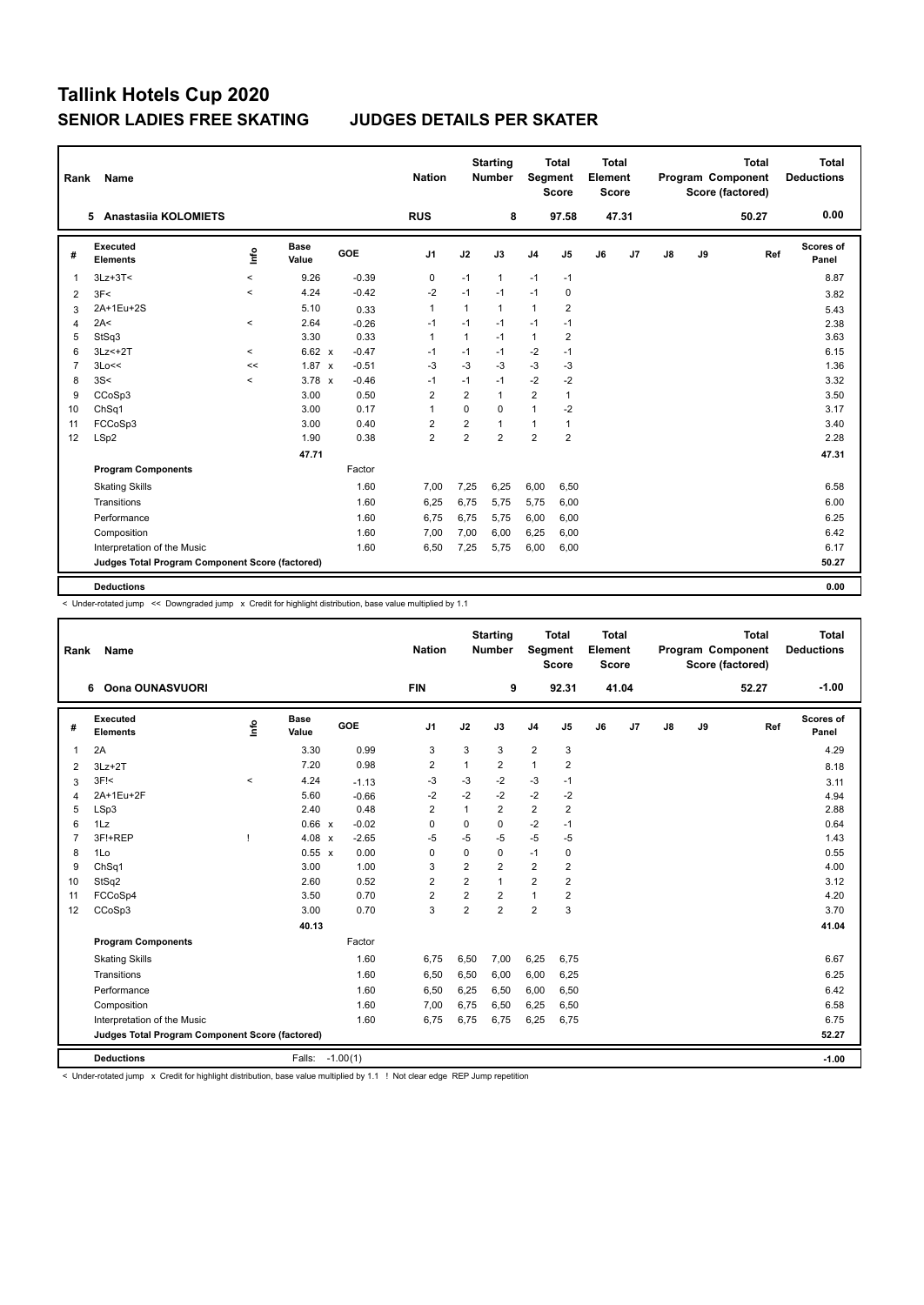| Rank           | <b>Name</b>                                     |         |                      |            | <b>Nation</b>  |                | <b>Starting</b><br><b>Number</b> | Segment        | <b>Total</b><br><b>Score</b> | Total<br>Element<br><b>Score</b> |       |               |    | <b>Total</b><br>Program Component<br>Score (factored) | <b>Total</b><br><b>Deductions</b> |
|----------------|-------------------------------------------------|---------|----------------------|------------|----------------|----------------|----------------------------------|----------------|------------------------------|----------------------------------|-------|---------------|----|-------------------------------------------------------|-----------------------------------|
|                | <b>Elisabetta LECCARDI</b><br>7                 |         |                      |            | <b>ITA</b>     |                | 4                                |                | 90.58                        |                                  | 44.78 |               |    | 46.80                                                 | $-1.00$                           |
| #              | Executed<br><b>Elements</b>                     | Info    | <b>Base</b><br>Value | <b>GOE</b> | J <sub>1</sub> | J2             | J3                               | J <sub>4</sub> | J5                           | J6                               | J7    | $\mathsf{J}8$ | J9 | Ref                                                   | Scores of<br>Panel                |
| $\overline{1}$ | 3Lz                                             | $\,<$   | 4.72                 | $-2.36$    | $-5$           | $-5$           | $-5$                             | $-5$           | $-5$                         |                                  |       |               |    |                                                       | 2.36                              |
| $\overline{2}$ | 3T<                                             | $\,<\,$ | 3.36                 | $-0.34$    | $\Omega$       | $-1$           | $-1$                             | $-1$           | $-2$                         |                                  |       |               |    |                                                       | 3.02                              |
| 3              | 3Lo<<                                           | <<      | 1.70                 | $-0.57$    | -4             | $-3$           | $-3$                             | -3             | $-4$                         |                                  |       |               |    |                                                       | 1.13                              |
| $\overline{4}$ | 2A<+1Eu+2F<                                     | $\,<$   | 4.58                 | $-1.15$    | -4             | $-4$           | $-4$                             | $-5$           | $-5$                         |                                  |       |               |    |                                                       | 3.43                              |
| 5              | CCoSp4                                          |         | 3.50                 | 0.70       | $\overline{2}$ | $\overline{2}$ | $\overline{2}$                   | $\overline{2}$ | $\overline{2}$               |                                  |       |               |    |                                                       | 4.20                              |
| 6              | $3S+2T$                                         |         | 6.16 x               | 0.00       | $-1$           | $\Omega$       | 0                                | $\mathbf 0$    | 0                            |                                  |       |               |    |                                                       | 6.16                              |
| $\overline{7}$ | 2A                                              |         | $3.63 \times$        | 0.33       | $\mathbf{1}$   | $\mathbf{1}$   | 1                                | 0              | 2                            |                                  |       |               |    |                                                       | 3.96                              |
| 8              | $3S+2T$                                         |         | $6.16 \times$        | 0.14       | $\mathbf 0$    | $\mathbf 0$    | 1                                | $\mathbf{1}$   | 0                            |                                  |       |               |    |                                                       | 6.30                              |
| 9              | LSp4                                            |         | 2.70                 | 0.81       | 3              | 3              | 3                                | 3              | 3                            |                                  |       |               |    |                                                       | 3.51                              |
| 10             | StSq2                                           |         | 2.60                 | 0.61       | 3              | $\overline{2}$ | $\overline{2}$                   | 3              | 2                            |                                  |       |               |    |                                                       | 3.21                              |
| 11             | ChSq1                                           |         | 3.00                 | 1.00       | $\overline{2}$ | $\overline{2}$ | $\overline{2}$                   | $\overline{2}$ | $\overline{2}$               |                                  |       |               |    |                                                       | 4.00                              |
| 12             | FCCoSp3                                         |         | 3.00                 | 0.50       | $\mathbf{1}$   | $\overline{2}$ | $\overline{2}$                   | $\overline{2}$ | $-1$                         |                                  |       |               |    |                                                       | 3.50                              |
|                |                                                 |         | 45.11                |            |                |                |                                  |                |                              |                                  |       |               |    |                                                       | 44.78                             |
|                | <b>Program Components</b>                       |         |                      | Factor     |                |                |                                  |                |                              |                                  |       |               |    |                                                       |                                   |
|                | <b>Skating Skills</b>                           |         |                      | 1.60       | 6,00           | 5,75           | 6,00                             | 6,00           | 5,25                         |                                  |       |               |    |                                                       | 5.92                              |
|                | Transitions                                     |         |                      | 1.60       | 5,50           | 5.75           | 5,50                             | 5,75           | 5,25                         |                                  |       |               |    |                                                       | 5.58                              |
|                | Performance                                     |         |                      | 1.60       | 5,50           | 5,50           | 6,25                             | 6,00           | 5,50                         |                                  |       |               |    |                                                       | 5.67                              |
|                | Composition                                     |         |                      | 1.60       | 5,75           | 6,00           | 6,25                             | 6,25           | 5,50                         |                                  |       |               |    |                                                       | 6.00                              |
|                | Interpretation of the Music                     |         |                      | 1.60       | 6,00           | 6,00           | 6,25                             | 6,25           | 5,75                         |                                  |       |               |    |                                                       | 6.08                              |
|                | Judges Total Program Component Score (factored) |         |                      |            |                |                |                                  |                |                              |                                  |       |               |    |                                                       | 46.80                             |
|                | <b>Deductions</b>                               |         | Falls: -1.00(1)      |            |                |                |                                  |                |                              |                                  |       |               |    |                                                       | $-1.00$                           |

< Under-rotated jump << Downgraded jump x Credit for highlight distribution, base value multiplied by 1.1

| Rank           | Name                                            |         |                      |            | <b>Nation</b>  |                | <b>Starting</b><br><b>Number</b> | Segment        | <b>Total</b><br><b>Score</b> | <b>Total</b><br>Element<br>Score |                |               |    | <b>Total</b><br>Program Component<br>Score (factored) | <b>Total</b><br><b>Deductions</b> |
|----------------|-------------------------------------------------|---------|----------------------|------------|----------------|----------------|----------------------------------|----------------|------------------------------|----------------------------------|----------------|---------------|----|-------------------------------------------------------|-----------------------------------|
|                | <b>Elzbieta KROPA</b><br>8                      |         |                      |            | <b>LTU</b>     |                | 7                                |                | 88.71                        |                                  | 46.50          |               |    | 43.21                                                 | $-1.00$                           |
| #              | Executed<br><b>Elements</b>                     | lnfo    | <b>Base</b><br>Value | <b>GOE</b> | J <sub>1</sub> | J2             | J3                               | J <sub>4</sub> | J <sub>5</sub>               | J6                               | J <sub>7</sub> | $\mathsf{J}8$ | J9 | Ref                                                   | Scores of<br>Panel                |
| 1              | $3T+2T$                                         |         | 5.50                 | 0.84       | 2              | $\overline{2}$ | $\overline{2}$                   | $\overline{2}$ | 3                            |                                  |                |               |    |                                                       | 6.34                              |
| $\overline{2}$ | 1Lz!                                            |         | 0.60                 | $-0.08$    | $-1$           | $-1$           | $-1$                             | $-2$           | $-2$                         |                                  |                |               |    |                                                       | 0.52                              |
| 3              | 3F<                                             | $\prec$ | 4.24                 | $-2.12$    | $-5$           | $-5$           | $-5$                             | $-5$           | $-5$                         |                                  |                |               |    |                                                       | 2.12                              |
| $\overline{4}$ | 3Lo                                             |         | 4.90                 | 0.49       | $\mathbf{1}$   | 1              | $\mathbf{1}$                     | $\mathbf 0$    | $\overline{\mathbf{c}}$      |                                  |                |               |    |                                                       | 5.39                              |
| 5              | FSSp4                                           |         | 3.00                 | 0.50       | $\overline{2}$ | $\overline{2}$ | $\overline{2}$                   | 1              | $\mathbf{1}$                 |                                  |                |               |    |                                                       | 3.50                              |
| 6              | 3T                                              |         | 4.62 $x$             | 0.84       | $\overline{2}$ | 1              | $\overline{2}$                   | $\overline{2}$ | $\overline{2}$               |                                  |                |               |    |                                                       | 5.46                              |
| $\overline{7}$ | 2A+1Eu+2S                                       |         | 5.61 x               | 0.00       | 0              | 0              | 0                                | $\mathbf{1}$   | 0                            |                                  |                |               |    |                                                       | 5.61                              |
| 8              | ChSq1                                           |         | 3.00                 | 0.00       | 0              | $\mathbf 0$    | 0                                | $-1$           | 1                            |                                  |                |               |    |                                                       | 3.00                              |
| 9              | $2A+2T$                                         |         | $5.06 \times$        | 0.11       | 0              | 1              | $\Omega$                         | $\mathbf 0$    | $\mathbf{1}$                 |                                  |                |               |    |                                                       | 5.17                              |
| 10             | CCoSp4                                          |         | 3.50                 | 0.23       | 1              | $\mathbf{1}$   | $\mathbf{1}$                     | $-1$           | 0                            |                                  |                |               |    |                                                       | 3.73                              |
| 11             | StSq2                                           |         | 2.60                 | 0.00       | 0              | $\Omega$       | $\Omega$                         | $\mathbf 0$    | $\mathbf{1}$                 |                                  |                |               |    |                                                       | 2.60                              |
| 12             | LSp4                                            |         | 2.70                 | 0.36       | $\overline{1}$ | 1              | $\overline{2}$                   | 1              | $\overline{2}$               |                                  |                |               |    |                                                       | 3.06                              |
|                |                                                 |         | 45.33                |            |                |                |                                  |                |                              |                                  |                |               |    |                                                       | 46.50                             |
|                | <b>Program Components</b>                       |         |                      | Factor     |                |                |                                  |                |                              |                                  |                |               |    |                                                       |                                   |
|                | <b>Skating Skills</b>                           |         |                      | 1.60       | 5,75           | 5,50           | 6,25                             | 5,50           | 5,75                         |                                  |                |               |    |                                                       | 5.67                              |
|                | Transitions                                     |         |                      | 1.60       | 5,00           | 5,25           | 5,50                             | 5,00           | 5,25                         |                                  |                |               |    |                                                       | 5.17                              |
|                | Performance                                     |         |                      | 1.60       | 5,00           | 5,25           | 5,50                             | 5,00           | 5,50                         |                                  |                |               |    |                                                       | 5.25                              |
|                | Composition                                     |         |                      | 1.60       | 5,50           | 5,25           | 5,75                             | 5,00           | 5,50                         |                                  |                |               |    |                                                       | 5.42                              |
|                | Interpretation of the Music                     |         |                      | 1.60       | 5,25           | 5,50           | 5,75                             | 4,75           | 5,75                         |                                  |                |               |    |                                                       | 5.50                              |
|                | Judges Total Program Component Score (factored) |         |                      |            |                |                |                                  |                |                              |                                  |                |               |    |                                                       | 43.21                             |
|                | <b>Deductions</b>                               |         | Falls:               | $-1.00(1)$ |                |                |                                  |                |                              |                                  |                |               |    |                                                       | $-1.00$                           |

< Under-rotated jump x Credit for highlight distribution, base value multiplied by 1.1 ! Not clear edge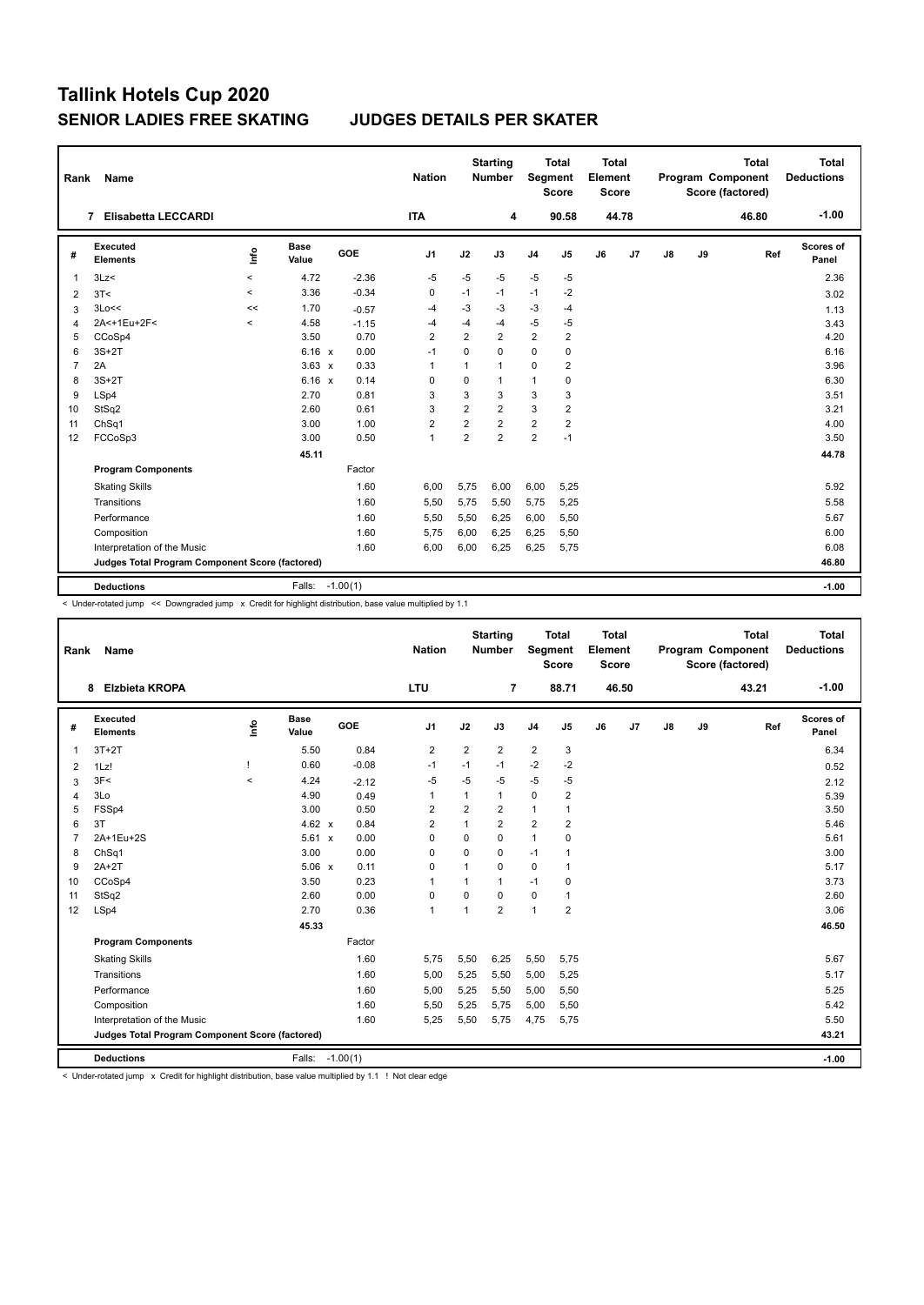| Rank           | <b>Name</b>                                     |                          |                      |            | <b>Nation</b>           |                | <b>Starting</b><br><b>Number</b> | Segment        | <b>Total</b><br><b>Score</b> | <b>Total</b><br>Element<br><b>Score</b> |       |    |    | <b>Total</b><br>Program Component<br>Score (factored) | <b>Total</b><br><b>Deductions</b> |
|----------------|-------------------------------------------------|--------------------------|----------------------|------------|-------------------------|----------------|----------------------------------|----------------|------------------------------|-----------------------------------------|-------|----|----|-------------------------------------------------------|-----------------------------------|
|                | <b>Antonina DUBININA</b><br>9                   |                          |                      |            | <b>SRB</b>              |                | 3                                |                | 88.69                        |                                         | 44.02 |    |    | 44.67                                                 | 0.00                              |
| #              | Executed<br><b>Elements</b>                     | $\mathop{\mathsf{Info}}$ | <b>Base</b><br>Value | <b>GOE</b> | J1                      | J2             | J3                               | J <sub>4</sub> | J5                           | J6                                      | J7    | J8 | J9 | Ref                                                   | <b>Scores of</b><br>Panel         |
| $\overline{1}$ | $3F < +2T$                                      | $\,<\,$                  | 5.54                 | $-0.85$    | $-2$                    | $-2$           | $-2$                             | $-2$           | $-2$                         |                                         |       |    |    |                                                       | 4.69                              |
| $\overline{2}$ | 3F<                                             | $\,<$                    | 4.24                 | $-0.85$    | $-2$                    | $-2$           | $-2$                             | $-2$           | $-2$                         |                                         |       |    |    |                                                       | 3.39                              |
| 3              | 3T+1Eu+2S                                       |                          | 6.00                 | 0.00       | 0                       | 0              | 0                                | 0              | $\mathbf{1}$                 |                                         |       |    |    |                                                       | 6.00                              |
| 4              | $3S+2T$                                         |                          | 5.60                 | $-0.86$    | $-2$                    | $-2$           | $-1$                             | $-2$           | $-2$                         |                                         |       |    |    |                                                       | 4.74                              |
| 5              | StSq2                                           |                          | 2.60                 | 0.35       | $\mathbf{1}$            | $\overline{2}$ | 1                                | $\mathbf 0$    | $\overline{2}$               |                                         |       |    |    |                                                       | 2.95                              |
| 6              | 2A<                                             | $\prec$                  | 2.90 x               | $-0.35$    | $-1$                    | $-1$           | $-1$                             | $-2$           | $-2$                         |                                         |       |    |    |                                                       | 2.55                              |
| $\overline{7}$ | FCCoSp2                                         |                          | 2.50                 | 0.25       | $\overline{2}$          | $\mathbf{1}$   | 1                                | $\mathbf{1}$   | 1                            |                                         |       |    |    |                                                       | 2.75                              |
| 8              | ChSq1                                           |                          | 3.00                 | 0.50       | $\mathbf{1}$            | 1              | 1                                | $\Omega$       | $\mathbf{1}$                 |                                         |       |    |    |                                                       | 3.50                              |
| 9              | 2A                                              |                          | $3.63 \times$        | 0.22       | $\mathbf{1}$            | 1              | 0                                | $\mathbf{1}$   | 0                            |                                         |       |    |    |                                                       | 3.85                              |
| 10             | 3S<                                             | $\prec$                  | $3.78 \times$        | $-0.46$    | $-1$                    | $-1$           | $-1$                             | $-2$           | $-2$                         |                                         |       |    |    |                                                       | 3.32                              |
| 11             | CCoSp3                                          |                          | 3.00                 | 0.40       | $\overline{\mathbf{c}}$ | 1              | 1                                | $\mathbf 0$    | $\overline{\mathbf{c}}$      |                                         |       |    |    |                                                       | 3.40                              |
| 12             | LSp3                                            |                          | 2.40                 | 0.48       | 3                       | $\overline{2}$ | $\overline{2}$                   | $\mathbf{1}$   | $\overline{2}$               |                                         |       |    |    |                                                       | 2.88                              |
|                |                                                 |                          | 45.19                |            |                         |                |                                  |                |                              |                                         |       |    |    |                                                       | 44.02                             |
|                | <b>Program Components</b>                       |                          |                      | Factor     |                         |                |                                  |                |                              |                                         |       |    |    |                                                       |                                   |
|                | <b>Skating Skills</b>                           |                          |                      | 1.60       | 5,50                    | 5,50           | 6,00                             | 5,25           | 5,00                         |                                         |       |    |    |                                                       | 5.42                              |
|                | Transitions                                     |                          |                      | 1.60       | 5,50                    | 5,50           | 5,25                             | 5,00           | 5,25                         |                                         |       |    |    |                                                       | 5.33                              |
|                | Performance                                     |                          |                      | 1.60       | 5,75                    | 6,00           | 6,00                             | 5,00           | 5,25                         |                                         |       |    |    |                                                       | 5.67                              |
|                | Composition                                     |                          |                      | 1.60       | 6,00                    | 5,75           | 6,00                             | 5,25           | 5,50                         |                                         |       |    |    |                                                       | 5.75                              |
|                | Interpretation of the Music                     |                          |                      | 1.60       | 5,75                    | 6,00           | 6,25                             | 5,00           | 5,50                         |                                         |       |    |    |                                                       | 5.75                              |
|                | Judges Total Program Component Score (factored) |                          |                      |            |                         |                |                                  |                |                              |                                         |       |    |    |                                                       | 44.67                             |
|                |                                                 |                          |                      |            |                         |                |                                  |                |                              |                                         |       |    |    |                                                       |                                   |
|                | <b>Deductions</b>                               |                          |                      |            |                         |                |                                  |                |                              |                                         |       |    |    |                                                       | 0.00                              |

< Under-rotated jump x Credit for highlight distribution, base value multiplied by 1.1

| Rank           | <b>Name</b>                                     |         |                      |         | <b>Nation</b>  |              | <b>Starting</b><br><b>Number</b> | Segment        | <b>Total</b><br><b>Score</b> | <b>Total</b><br>Element<br><b>Score</b> |       |               |    | <b>Total</b><br>Program Component<br>Score (factored) | <b>Total</b><br><b>Deductions</b> |
|----------------|-------------------------------------------------|---------|----------------------|---------|----------------|--------------|----------------------------------|----------------|------------------------------|-----------------------------------------|-------|---------------|----|-------------------------------------------------------|-----------------------------------|
|                | Angelina KUCHVALSKA<br>10                       |         |                      |         | <b>LAT</b>     |              | 1                                |                | 88.51                        |                                         | 44.23 |               |    | 44.28                                                 | 0.00                              |
| #              | Executed<br><b>Elements</b>                     | Info    | <b>Base</b><br>Value | GOE     | J <sub>1</sub> | J2           | J3                               | J <sub>4</sub> | J <sub>5</sub>               | J6                                      | J7    | $\mathsf{J}8$ | J9 | Ref                                                   | Scores of<br>Panel                |
| $\overline{1}$ | 2Lo                                             |         | 1.70                 | 0.17    | $\mathbf{1}$   | $\mathbf{1}$ | 1                                | 0              | 2                            |                                         |       |               |    |                                                       | 1.87                              |
| $\overline{2}$ | 3Lz                                             |         | 5.90                 | 0.59    | 3              | $\mathbf 0$  | 1                                | $\mathbf 0$    | $\overline{\mathbf{c}}$      |                                         |       |               |    |                                                       | 6.49                              |
| 3              | $3S+3T<$                                        | $\prec$ | 7.66                 | $-0.43$ | $\mathbf{1}$   | $-1$         | $-1$                             | $-1$           | $-1$                         |                                         |       |               |    |                                                       | 7.23                              |
| 4              | FSSp4                                           |         | 3.00                 | 0.30    | 2              | 1            | 1                                | 0              | 1                            |                                         |       |               |    |                                                       | 3.30                              |
| 5              | 2T                                              |         | 1.30                 | 0.04    | $\mathbf{1}$   | 0            | 0                                | 0              | 1                            |                                         |       |               |    |                                                       | 1.34                              |
| 6              | 2A<+2T+2Lo                                      | $\prec$ | 5.64                 | $-0.35$ | 0              | $-1$         | $-1$                             | $-2$           | $-2$                         |                                         |       |               |    |                                                       | 5.29                              |
| $\overline{7}$ | StSq2                                           |         | 2.60                 | 0.00    | 0              | $\Omega$     | 0                                | 0              | 2                            |                                         |       |               |    |                                                       | 2.60                              |
| 8              | CCoSp3                                          |         | 3.00                 | 0.30    | $\overline{1}$ | $\mathbf{1}$ | $\mathbf{1}$                     | 0              | $\overline{1}$               |                                         |       |               |    |                                                       | 3.30                              |
| 9              | ChSq1                                           |         | 3.00                 | 0.17    | $\Omega$       | $\Omega$     | $\Omega$                         | $\mathbf{1}$   | $\overline{\mathbf{c}}$      |                                         |       |               |    |                                                       | 3.17                              |
| 10             | $3S+1T$                                         |         | $5.17 \times$        | 0.14    | 0              | $\mathbf 0$  | 1                                | $\mathbf{1}$   | $-1$                         |                                         |       |               |    |                                                       | 5.31                              |
| 11             | 2A<                                             | $\prec$ | 2.90 x               | $-0.97$ | $-4$           | $-3$         | $-3$                             | $-5$           | $-4$                         |                                         |       |               |    |                                                       | 1.93                              |
| 12             | LSp3                                            |         | 2.40                 | 0.00    | $\mathbf 0$    | $-1$         | $\mathbf 0$                      | 0              | $\mathbf{1}$                 |                                         |       |               |    |                                                       | 2.40                              |
|                |                                                 |         | 44.27                |         |                |              |                                  |                |                              |                                         |       |               |    |                                                       | 44.23                             |
|                | <b>Program Components</b>                       |         |                      | Factor  |                |              |                                  |                |                              |                                         |       |               |    |                                                       |                                   |
|                | <b>Skating Skills</b>                           |         |                      | 1.60    | 6,50           | 5,75         | 6,00                             | 5,50           | 5,50                         |                                         |       |               |    |                                                       | 5.75                              |
|                | Transitions                                     |         |                      | 1.60    | 5,75           | 5,25         | 5,75                             | 5,25           | 5,00                         |                                         |       |               |    |                                                       | 5.42                              |
|                | Performance                                     |         |                      | 1.60    | 6,00           | 5,25         | 5,75                             | 5,25           | 5,00                         |                                         |       |               |    |                                                       | 5.42                              |
|                | Composition                                     |         |                      | 1.60    | 6,25           | 5,50         | 6,00                             | 5,50           | 5,25                         |                                         |       |               |    |                                                       | 5.67                              |
|                | Interpretation of the Music                     |         |                      | 1.60    | 6.00           | 5,50         | 5,50                             | 5,25           | 5,25                         |                                         |       |               |    |                                                       | 5.42                              |
|                | Judges Total Program Component Score (factored) |         |                      |         |                |              |                                  |                |                              |                                         |       |               |    |                                                       | 44.28                             |
|                | <b>Deductions</b>                               |         |                      |         |                |              |                                  |                |                              |                                         |       |               |    |                                                       | 0.00                              |

< Under-rotated jump x Credit for highlight distribution, base value multiplied by 1.1